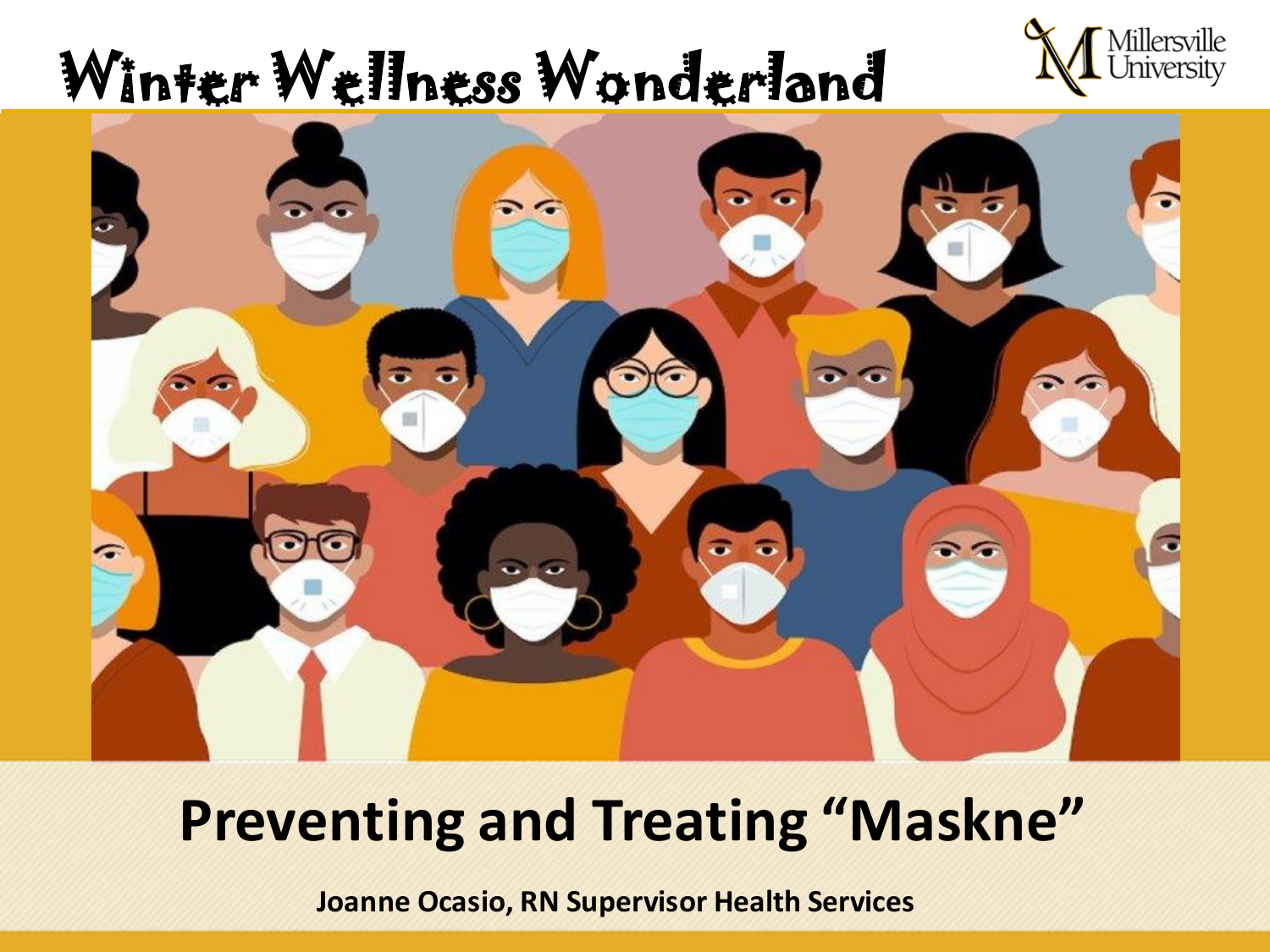# **"Maskne"- where your mask and your skin meet**



- While we're covering up our mouth and nose to stop the spread of COVID-19, some of us are uncovering a new problem.
- When you breathe or talk, your mask tends to trap in a lot of hot air. This air creates a warm, humid environment for yeast, bacteria and flora to grow.
- This can promote acne and rosacea flare-ups as well as perioral dermatitis (fine pimples and pustules around the nose and mouth).



Millersville University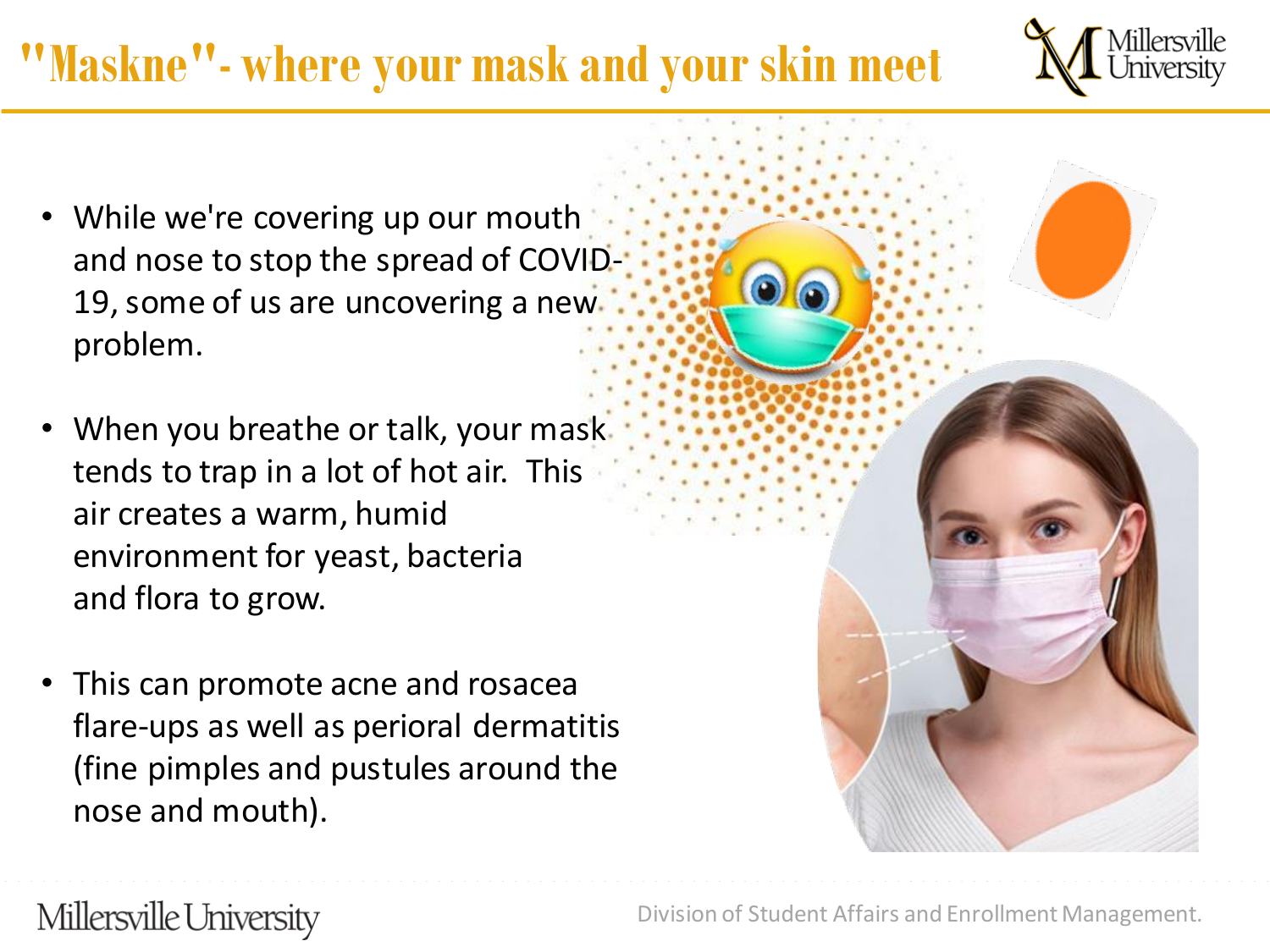### **Mask Acne**



\**Maskne* is the kind of acne caused by wearing a face covering that traps oil, sweat, and bacteria beneath it.

\*When a mask rubs against the skin, it can irritate small hair follicles, which triggers inflammation and generates acne.



Millersville University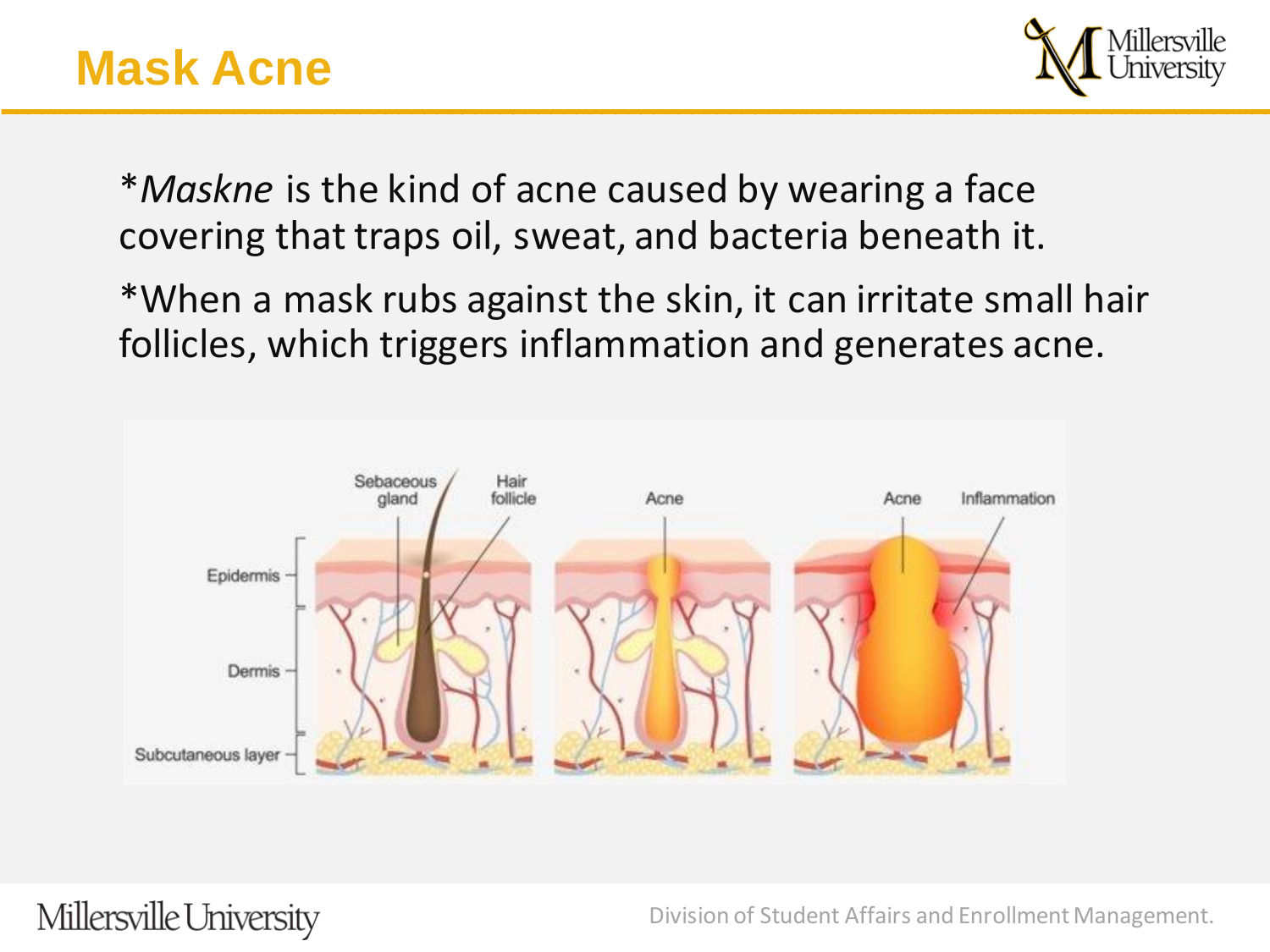#### Millersville University

Division of Student Affairs and Enrollment Management.

## **Preventing Mask Acne**

- A gentle, fragrance-free cleanser is a good place to start. Avoid products that contain fragrances or too many chemicals as this can be irritating to skin.
- Use a soothing moisturizer (lighter if you are oily or acne prone & thicker if you have sensitive or acne-prone skin) daily. Even a sun block that contains zinc or titanium can help by serving as a barrier against friction or irritation.
- Wait 15 to 30 minutes to let the product soak into the skin before putting on your mask.
- Spraying lysol inside your mask is never a good idea. It can cause skin irritation.





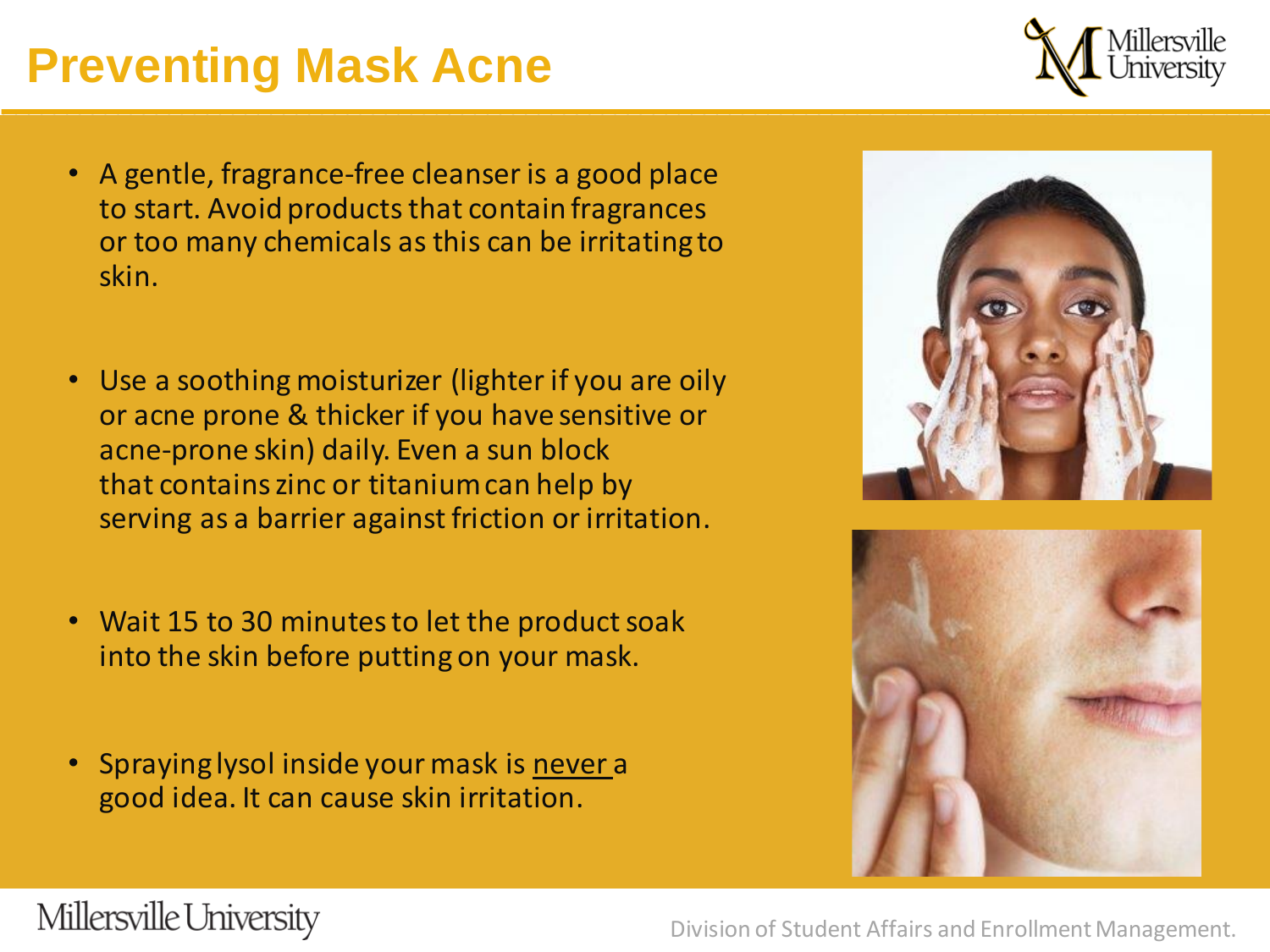## **Preventing Mask Acne**



- A breathable cotton or cotton blend mask is cooler. Though tight weave fabrics and masks with several layers provide the best protection.
- Change mask frequently, especially after sweating.
- Launder regularly using a mild, fragrancefree detergent. Rinse twice.
- If you need to wear your mask for long periods of time but can take a break from it for a little while, you can put it in a paper bag to let it dry out in between uses during the day. Do not place in plastic, this can encourage bacteria growth.
- Take a 15-minute mask break every 4 hours.





#### Millersville University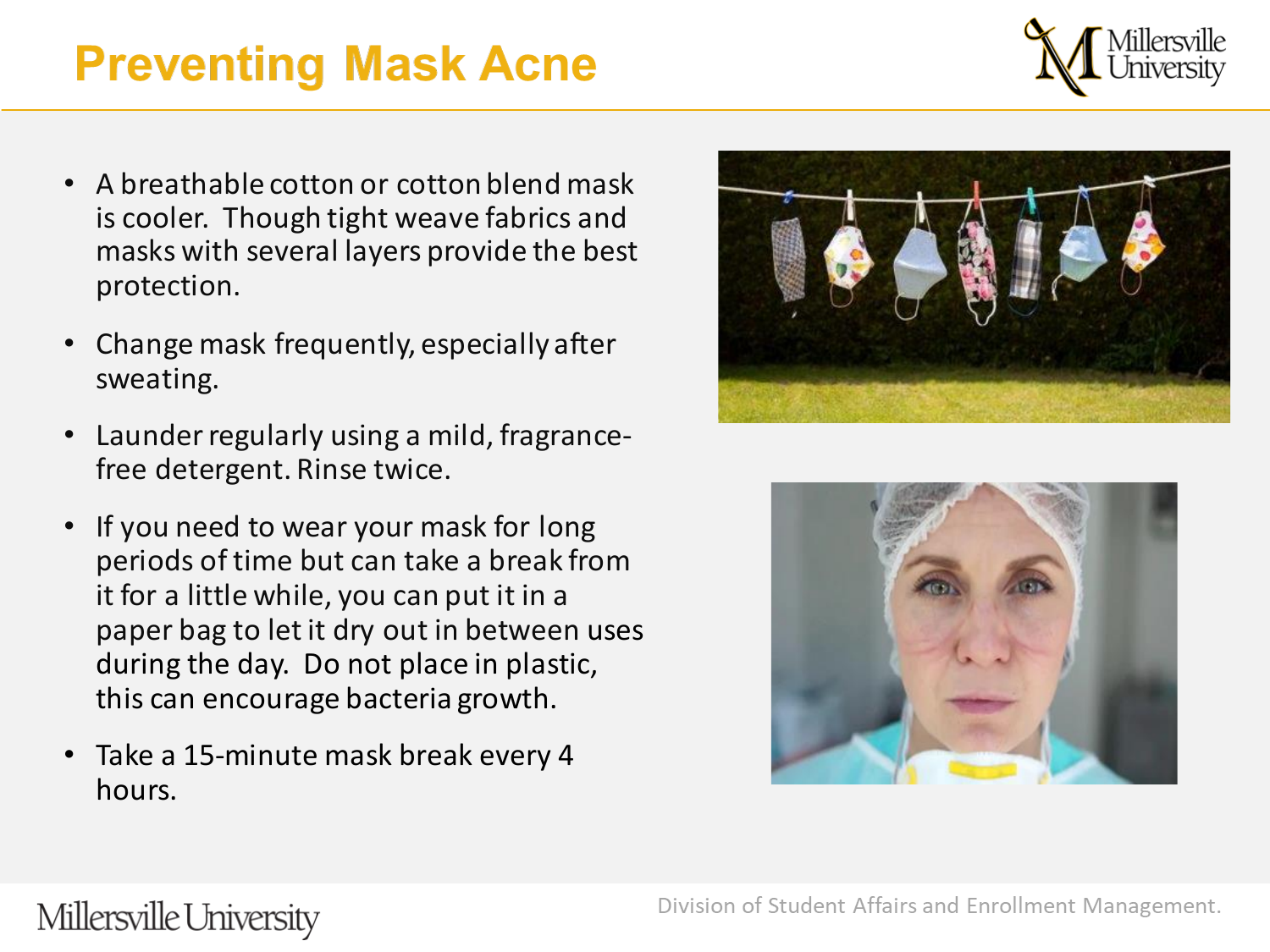## **Treating Mask Acne**



#### **Maskne**  $X = AREA OF CONTACT$



Millersville University

- For mild cases of *maskne*, overthe-counter facial washes and topical treatments that contain benzoyl peroxide or salicylic acid may help.
- Use as few facial products and makeup as possible because a mask can intensify product delivery to your skin.
- Using a gentle moisturizer daily will help to protect your skin from mask friction.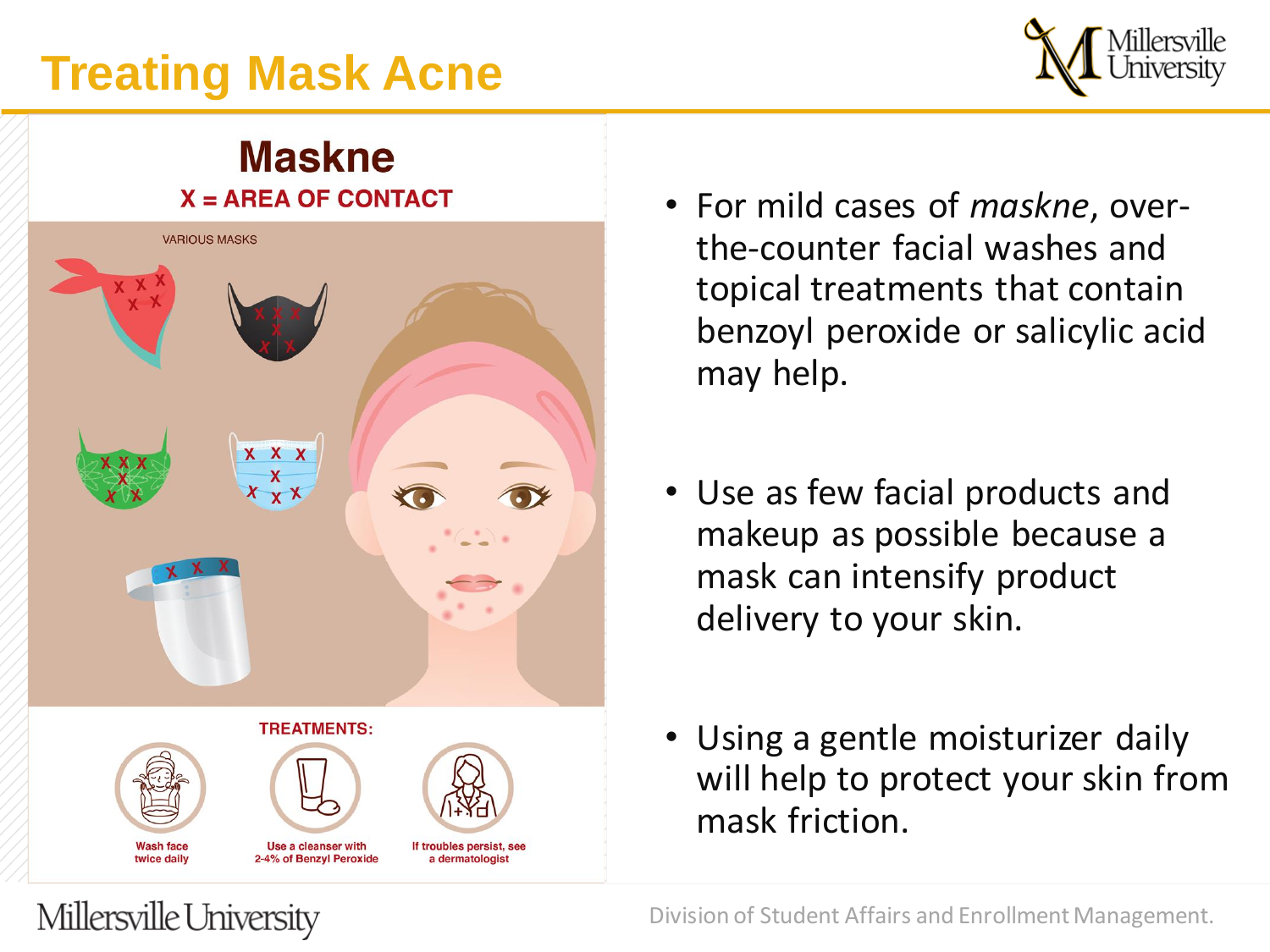## **Treating Mask Acne**





- A snug, comfortable fit also reduces skin problems.
- If the mask feels too tight or slides around on your face, it can irritate your skin.
- You're also more likely to adjust a poorly fitting mask.
- When you touch your mask, you can transfer germs to your mask and your face.

#### Millersville University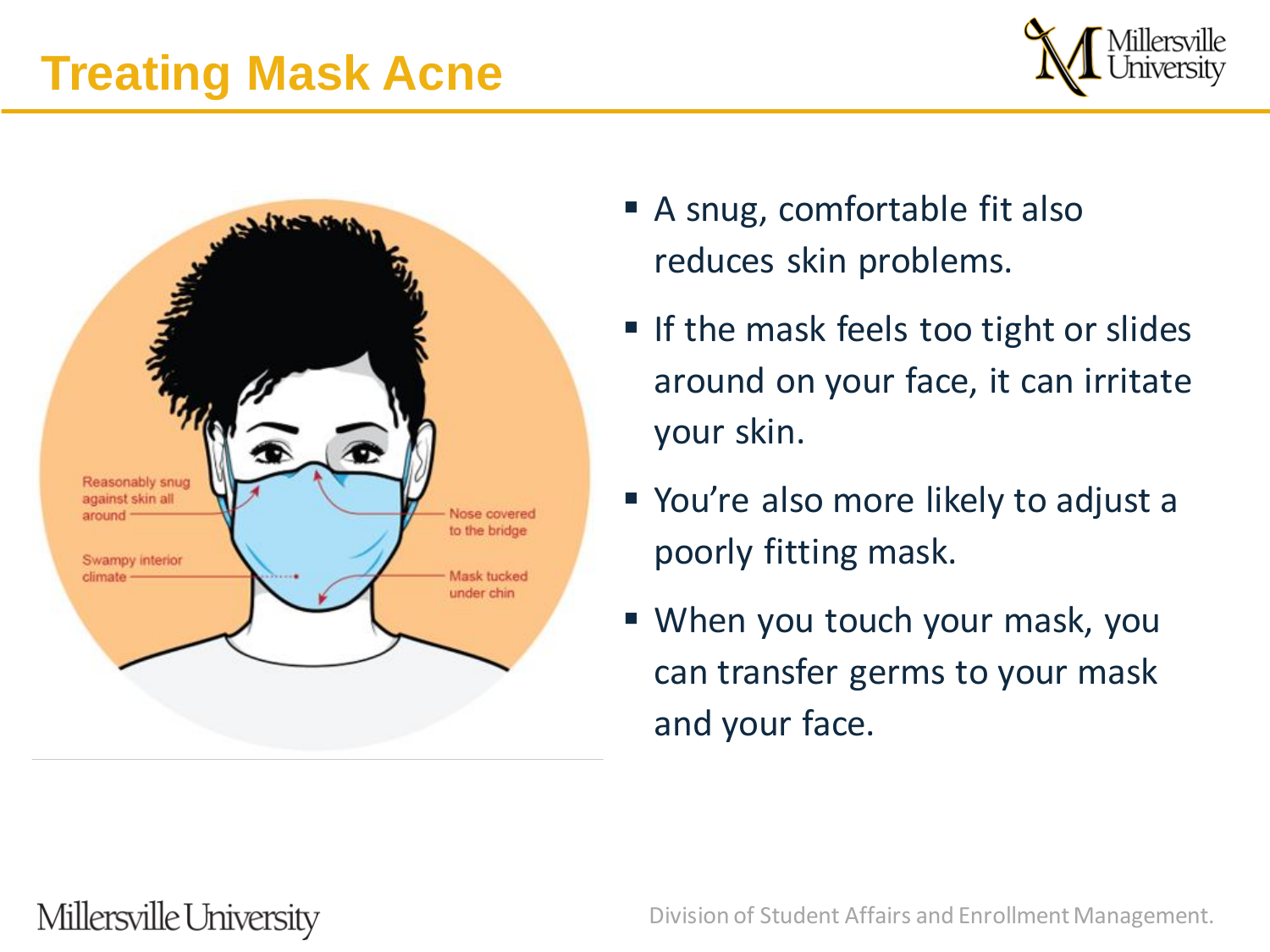#### **Face Mask Bracket**



You can find face masks in any color or pattern you want. But even the cutest face mask can feel stuffy or increase acne breakouts aka, maskne.

# Mask Bracket



According to Donald Dumford, Infectious Disease specialist using a mask bracket "may make you feel that you can breathe better, but it's really a perception and personal preference. It shouldn't be letting extra air in and out the sides of the mask. If it is, then your mask isn't protecting others."

Keep in mind: evidence shows that medical professionals who wear surgical masks all day do not have low oxygen levels. So, don't worry that wearing a mask tight around your face will affect how much oxygen you take in.

#### Millersville University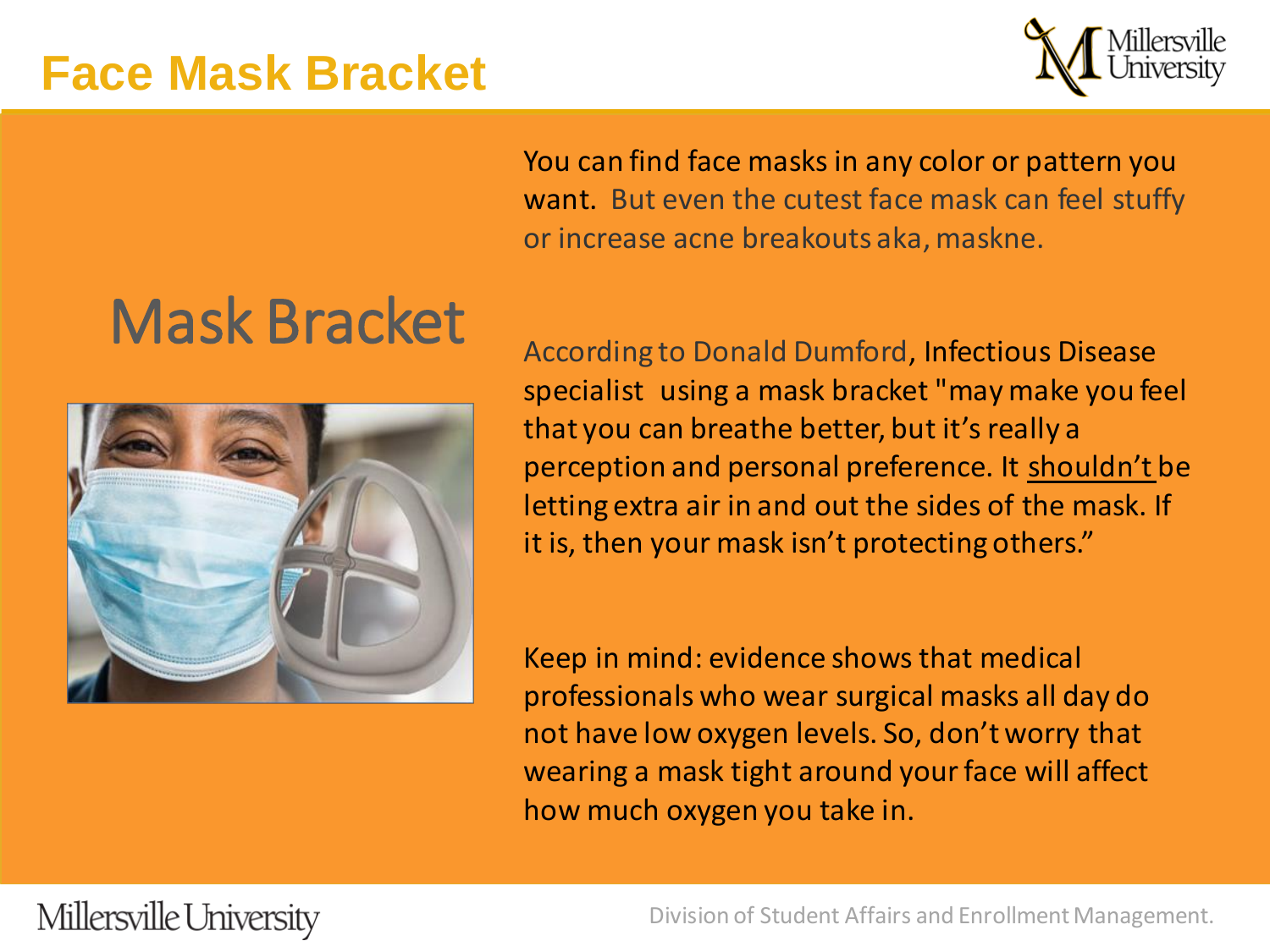# **Remember: Keep Calm and Mask Up**

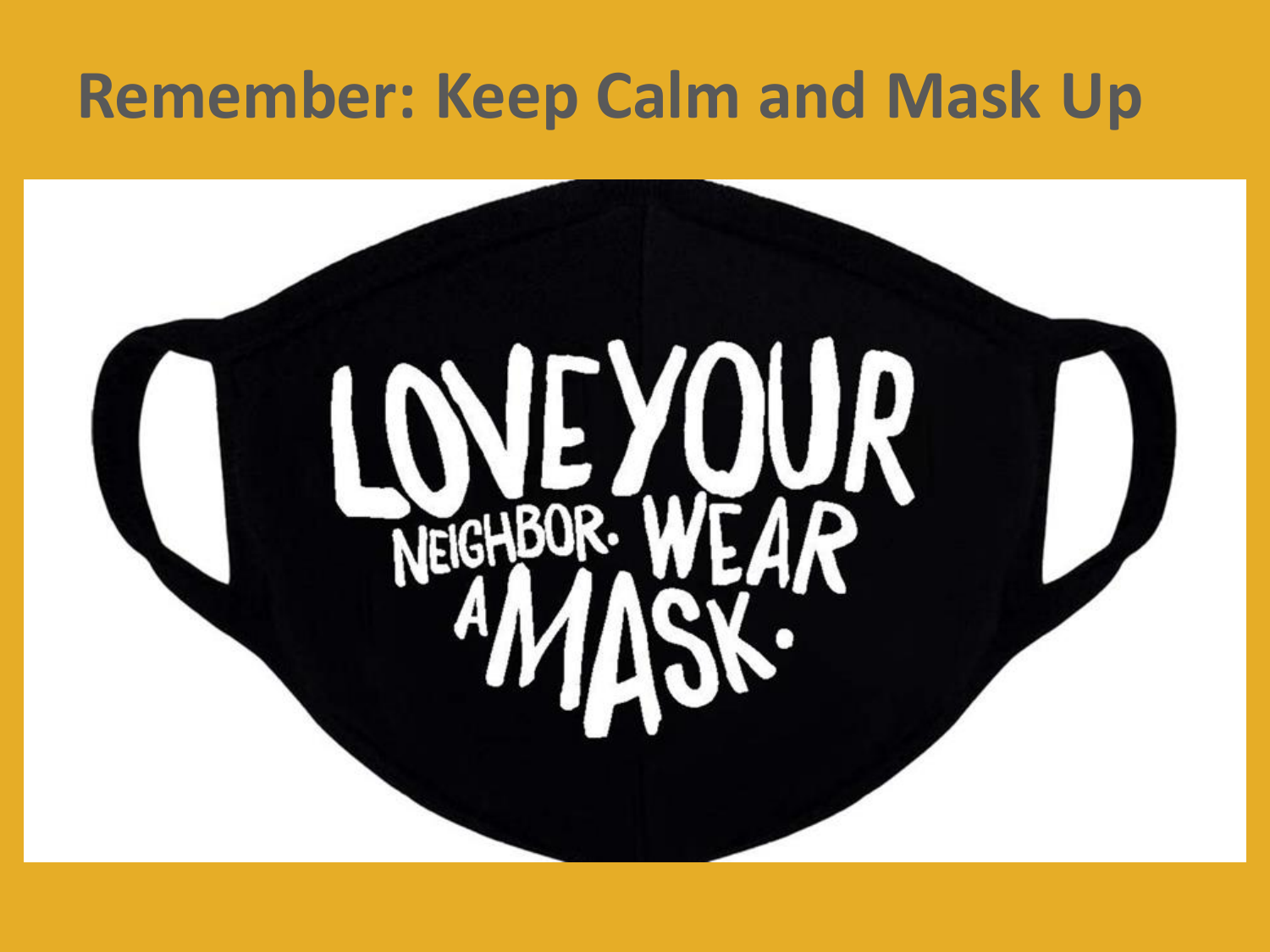



- [https://www.aad.org/public/everyday-care/skin-care](https://www.aad.org/public/everyday-care/skin-care-secrets/face/prevent-face-mask-skin-problems)secrets/face/prevent-face-mask-skin-problems
- <https://www.yalemedicine.org/news/maskne-acne-from-masks>
- [https://www.health.com/condition/skin-conditions/maskne](https://www.health.com/condition/skin-conditions/maskne-mask-acne-mechanica)mask-acne-mechanica
- [https://www.geisinger.org/health-and-wellness/wellness](https://www.geisinger.org/health-and-wellness/wellness-articles/2020/09/15/13/56/treating-maskne)articles/2020/09/15/13/56/treating-maskne

Millersville University